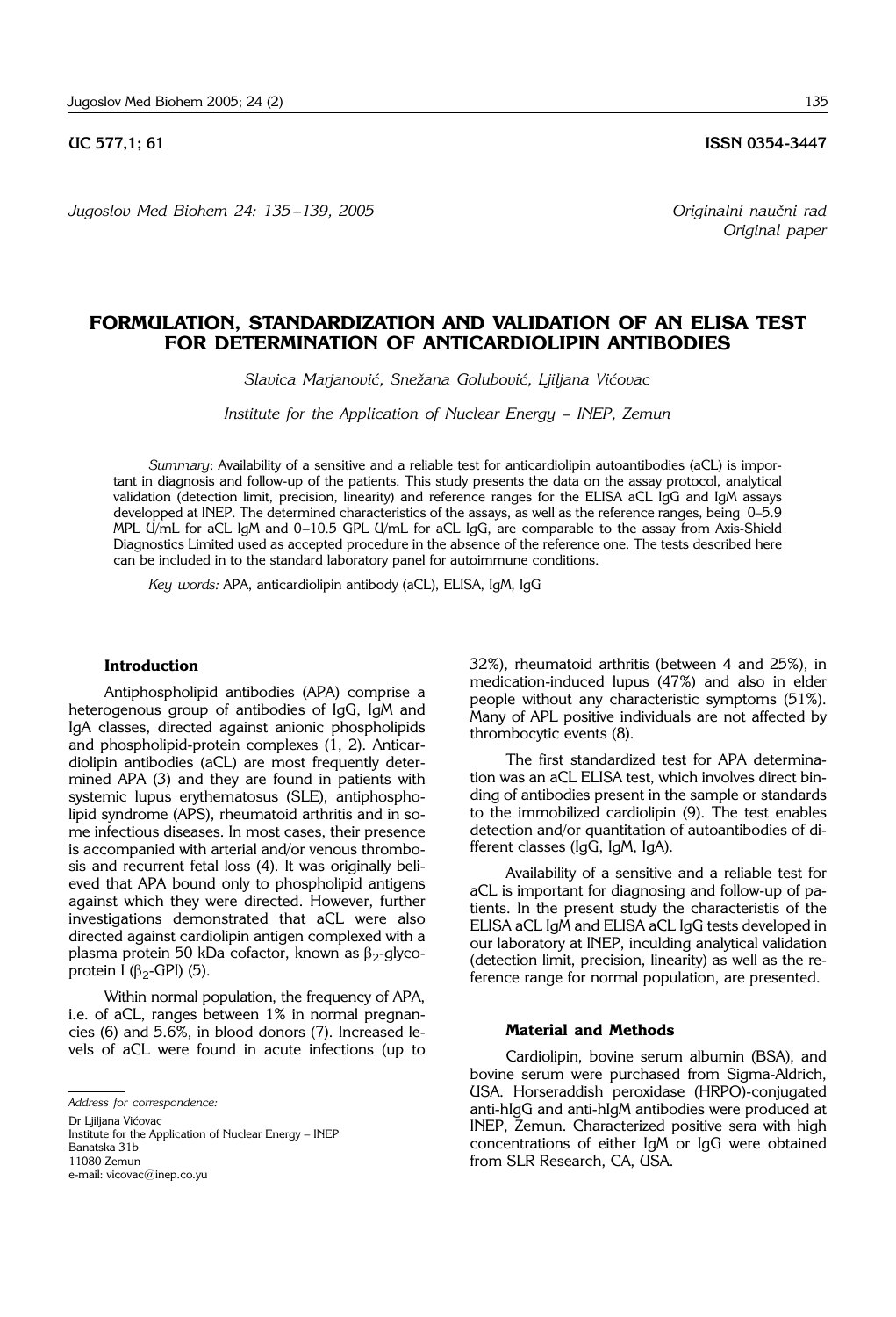Commercial anticardiolipin test for IgM and IgG used for method comparison was purchased from Axis-Shield Diagnostics Limited, Scotland UK.

Sera of healthy individuals ( $n = 102$ ) were from the Department for Blood Transfusion, Clinical Center Zemun, Serbia and Montenegro.

## *Preparation of components for INEP ELISA aCL*

Coated microtiter plates. Cardiolipin was bound to microtitration plates by physical adsorption, immobilizing CL in a monomolecular layer. Briefly, microtiter wells were coated by the addition of  $100 \mu L$  cardiolipin dissolved in etanol at 50  $\mu$ g/mL. Ethanol was evaporated overnight. Plates were washed twice with phosphate buffered saline (0.05 mol/L PBS) and blocked for 1 h by adition of 150  $\mu$ L per well of 1% bovine serum albumin in PBS (1% BSA-PBS). Plates were then washed twice with PBS, dried over night in a vacum oven and kept dessicated at  $4^{\circ}$ C.

*HPRO*-*conjugated anti*- *hIgM and* -*hIgG.* Polyclonal antibodies from the serum of sheep immunized with purified H chain of human IgG or IgM, were isolated by rivanol and ammonium sulphate precipitation. Affinity purified antibodies were labeled with horseradish peroxidase, by periodate method as described by Wilson and Nakane (10). The prepared conjugate was stored in 50% (by volume) glycerol at  $-20$  °C. Working dilution of the conjugate was prepared immediately before the assay.

## *Assay procedure*

*Anticardiolipin test for IgM and IgG (aCL IgM and aCL IgG) Axis*-*Shield.* According to the manufacturer's instructions 100  $\mu$ L of standard, control or diluted human serum (1/100) are incubated in microtitre plates. After 60 min of incubation at room temperature, plates are washed four times with 200  $\mu$ L of wash buffer. This is followed by incubation with  $100 \mu L$  of corresponding conjugate (anti-IgG or anti-IgM) for 30 min. The same washing procedure as above is applied, and  $100 \mu L$  of substrate is subsequently added and incubated for 30 min. The reaction is stopped with 100 mL of stop solution. Absorbance is measured at 540 nm. Levels of anticardiolipin IgG and IgM antibodies are expressed as GPL or MPL units, with 1 unit being the cardiolipin activity of 1 g/L of affinity-purified IgG or IgM anticardiolipin antibodies from a standard serum sample (11).

*aCL IgM and aCL IgG (Anticardiolipin test IgM and IgG) – INEP.* Assays developed at INEP are performed according to an established procedure (12). The unknown samples (diluted 1/100 in 1% BSA-PBS) and the IgM- and IgG-standards are added to the previously coated ELISA microtiter plates and incubated for 1 hour at 37 °C. Plates are then washed four times with PBS and incubated for 30 minutes with HRPO-conjugated anti-hIgG or anti-hIgM. After another wash cycle, an enzyme reaction is performed by incubation of 50  $\mu$ L of substrate (H<sub>2</sub>O<sub>2</sub>) and 50  $\mu$ L of chromogene (TMB) for 30 minutes at 37 °C. The reaction is stopped with  $100 \mu$ L stop solution (2 mol/L  $H<sub>2</sub>SO<sub>4</sub>$ ). Plates are then read at 450 nm using ELISA reader (LKB).

#### *Statistical analysis*

All statistical calculations (mean values, standard deviations, SD and coefficients of variation, CV) for each group of data were performed with the Statistical Software Program version 5.0 (Primer of Biostatistics, Mc Graw-Hill Companies, Inc., New York, NY).

## **Results and Discussion**

## *Standard curves*

The optimal conditions for immunological reactions were studied in detail (12) during method developpment phase. The standard procedure for INEP anticardiolipin ELISA test was established after examination of the effects of variations of volume, reactant concentrations, time, and temperature on the reaction kinetics and assay performances compared to the chosen commercial assay. The final test procedure (described in *Material and Methods*), as well as an assay range, was shown comparable to the procedure and the results by the commercial test (Axis-Shield). Typical standard curves obtained by the two ELISA tests are represented in *Figure 1*, ELISA tests for aCL IgM and in *Figure 2*, ELISA tests for aCL IgG. Each point on the curve represents the mean value obtained by measurement of two replicates.

#### *Analytical validation*

Analytical validation of the two developped ELI-SA aCL IgM and IgG tests was done according to an established procedure for immunoassay analysis (13, 14). Detection limit, within-test and between-test precision and linearity, as well as reference range were determined and analysed (results below).

## *Detection limit*

Detection limit is defined as the smallest concentration of an analyte that can be detected with reasonable certainty for a given analytical procedure (15). It is recorded as double standard deviation of the determined zero standard concentration (14). Twenty replicates of zero standard were assayed for aCL IgG and IgM using INEP tests. Standard devia-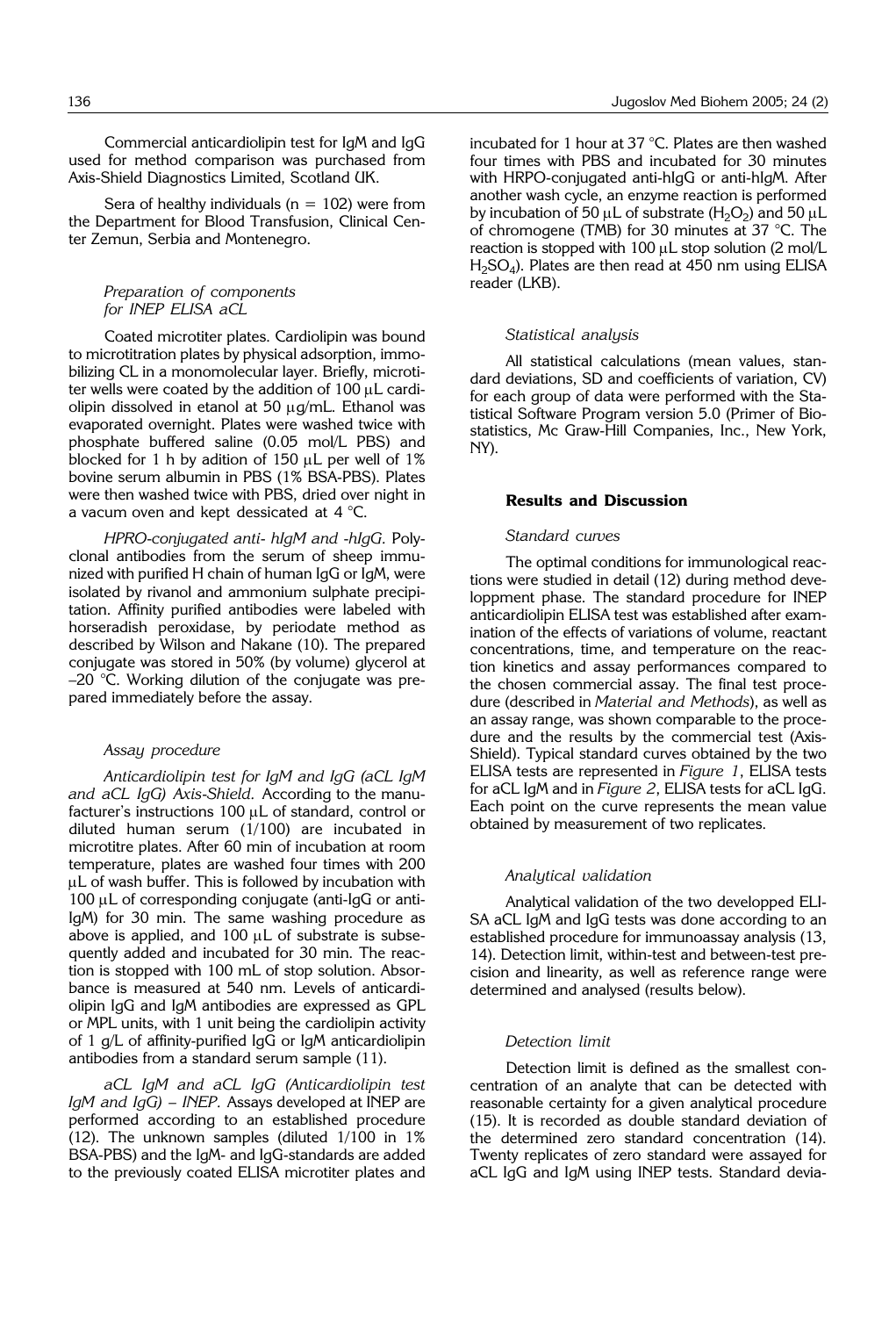

Figure 1 Typical standard curves obtained using the two ELISA tests for aCL IgM. Each point on the curve represents the mean value obtained by measurement of two replicates.



Figure 2 Typical standard curves obtained using the two ELISA tests for aCL IgG. Each point on the curve represents the mean value obtained by measurement of two replicates.

tion for the measured values was calculated and the sum of its double value and the mean value of the zero standard, was plotted on a standard curve. The detection limit determined in a such way for the developed assays is: 5.0 MPL U/mL for IgM aCL, and 2.6 GPL U/mL for IgG.

## *Within*-*test precision and between*-*test precision*

Test precision was assessed as reproducibility of measurement (13). Within-test precision was determined by measuring aCL concentration in 10 replicates of the same sample in one test. Precision of the measurement is then calculated as a coefficient of variation (CV) as represented in *Table I*.

Precision between the tests was determined by measuring aCL concentration of the same sample (in duplicate) in 10 independent runs of both IgG and IgM tests. The calculated data for a coefficient of variation (CV) are presented in *Table II*.

| Table I ELISA aCL IgM test and ELISA |
|--------------------------------------|
| aCL IgG test – within test precision |

| Samples | Mean value | SD        | <b>CV</b> |
|---------|------------|-----------|-----------|
|         | MPL, U/mL  | MPL, U/mL | $(\%)$    |
| 1.      | 23.3       | 2.39      | 10.3      |
| 2.      | 42.0       | 3.22      | 7.7       |
| 3.      | 103.8      | 7.47      | 7.2       |
|         | GPL, U/mL  | GPL, U/mL |           |
| 4.      | 22.8       | 3.98      | 17.5      |
| 5.      | 47.1       | 6.69      | 14.2      |
| 6.      | 88.6       | 7.41      | 8.4       |

Table II ELISA aCL IgM test and ELISA aCL IgG test - between test precision

| Samples | Mean value   | SD        | CV     |
|---------|--------------|-----------|--------|
|         | MPL, U/mL    | MPL, U/mL | $(\%)$ |
| 1.      | 2.19<br>25.6 |           | 8.5    |
| 2.      | 48.3         | 1.21      | 2.5    |
| 3.      | 104.8        | 4.06      | 3.9    |
|         | GPL, U/mL    | GPL, U/mL |        |
| 4.      | 24.7         | 2.03      | 8.2    |
| 5.      | 45.7         | 5.16      | 11.3   |
| 6.      | 106.3        | 6.80      | 6.4    |

## *Linearity*

The linearity of an analytical procedure is its ability to produce results that are directly proportional to the concentration of analytes in the samples. The range of the procedure is an expression of the lowest and highest levels of analyte that can be determined with acceptable precision, accuracy and linearity.

The linearity of both established ELISA aCL tests was evaluated by preparing dilutions of sera with high aCL concentration. Comparisson of measured with the calculated values is presented in *Table III.*

## *Reference range*

Sera of blood donors used for this study were mainly the sera of healthy, young individuals (secondary school students,  $n = 102$ ). In the group of analysed sera there were two, i. e. 2%, positive for IgM aCL and five sera, i.e. 5%, that were positive for IgG aCL. All of the positive sera were low positive, i.e. the aCL concentrations determined were between 10 and 15 GPL U/mL. All results obtained for each parameter were shown as percent without the lower 2.5% and upper 97.5% values. The mean value  $(\bar{x})$  and the standard deviation (SD) for aCL IgM within the population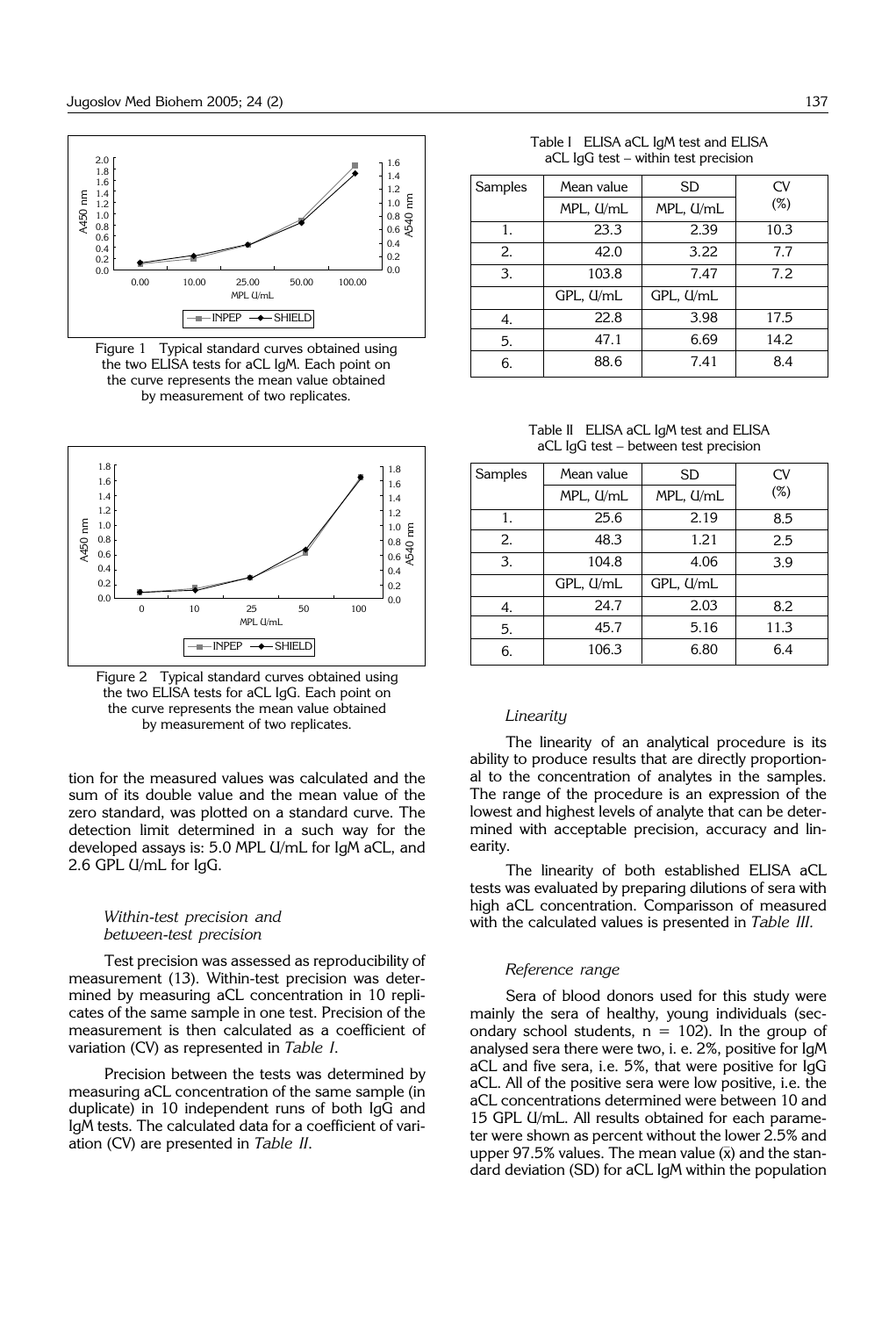| <b>Dilution</b> | Expected<br>concentration |         | Measured<br>concentration |         | %             |               |  |
|-----------------|---------------------------|---------|---------------------------|---------|---------------|---------------|--|
|                 | MPLU/mL                   | GPLU/mL | MPLU/mL                   | GPLU/mL | ELISA aCL IgM | ELISA aCL IgG |  |
| 1:100           |                           |         | 104                       | 100     |               |               |  |
| 1:200           | 52                        | 50      | 48.9                      | 53      | 94            | 106           |  |
| 1:400           | 25                        | 25      | 24.7                      | 23      | 99            | 92            |  |
| 1:800           | 12.5                      | 12.5    | 12.2                      | 13      | 98            | 104           |  |
| 1:1600          | 6.25                      | 6.25    | 6.4                       | 7.7     | 102           | 123           |  |
| 1:3200          | 3.13                      | 3.13    | 2.6                       | 2.9     | 83            | 92            |  |

|                                                                                                                      | Table III Linearity of ELISA aCL IgM test and ELISA aCL IgG test |  |  |
|----------------------------------------------------------------------------------------------------------------------|------------------------------------------------------------------|--|--|
| aCL concentration was measured in samples diluted in an assay dilution buffer. aCL concentration was determined both |                                                                  |  |  |

in ELISA aCL IgM and in ELISA aCL IgG. Mean values obtained by measurement of two replicates and percentage (%) of measured concentrations in relation to expected concentrations are presented in table.

of healthy individuals were 1.41 MPL U/mL and 1.923 MPL U/mL, respectively. The mean value  $(\bar{x})$  and the standard deviation (SD) for aCL IgG within the population of healthy individuals were 3.26 GPL U/mL and 2.729 GPL U/mL, respectively. According to the results obtained the reference ranges were determinated to be:  $0-5.9$  MPL for aCL IgM and  $0-10.5$  GPL for aCL IgG.

The procedure adopted for the tests developed is comparable to other procedures in commercial ELISA tests. The results presented here enable us to conclude that the established ELISA tests for aCL IgM and aCL IgG may be used for laboratory testing of patients. These tests can be useful in diagnostic procedures where involvement of the autoimmune component is suspected, and paticularly for identification of and folow-up in antiphospholipid syndrome. Using the aCL ELISA tests by INEP described here, several groups of patients that are know to have an increased incidence of aCL, such as SLE (16) and idiopatic infertility (17) have been analysed. In both groups of patients positive individuals were detected with the comparable incidences to those previously reported by other authors. These findings further confirm usefuleness and reliability of the tests introduced.

## FORMULISANJE, STANDARDIZACIJA I VALIDACIJA ELISA TESTA ZA ODREĐIVANJE AUTOANTITELA NA KARDIOLIPIN

## Slavica Marjanović, Snežana Golubović, Ljiljana Vićovac

*Institut za primenu nuklearne energije – INEP, Zemun*

Kratak sadržaj: ELISA testom moguće je detektovati prisustvo i/ili odrediti koncentraciju autoantitela na kardiolipin (aCL) određene klase. U ovom radu prikazane su analitičke karakteristike testova za detekciju autoantitela na kardiolipin (aCL) razvijenih u INEP-u. Prikazan je način izvođenja aCL ELISA testa, određen je detekcioni limit, preciznost i linearnost. Opseg normalnih vrednosti za aCL IgM je od 0 do 5,9 MPL U/mL, za aCL IgG od 0 do 10,5 GPL U/mL. Performanse prikazanih INEP aCL IgG i aCL IgM testova, kao i utvrđeni opsezi normalnih vrednosti su uporedivi sa komercijalnim testom Axis-Shield Diagnostics Limited, Scotland UK. Analiza aCL se može koristiti kao dopunski laboratorijski parametar za dijagnostiku i praćenje autoimunih bolesti, a posebno antifosfolipidnog sindroma.

*Ključne reči: antikardiolipinska antitela (aCL), antifosfolipidni sindrom (APA), enzimski test na čvrstoj fazi,* ELISA